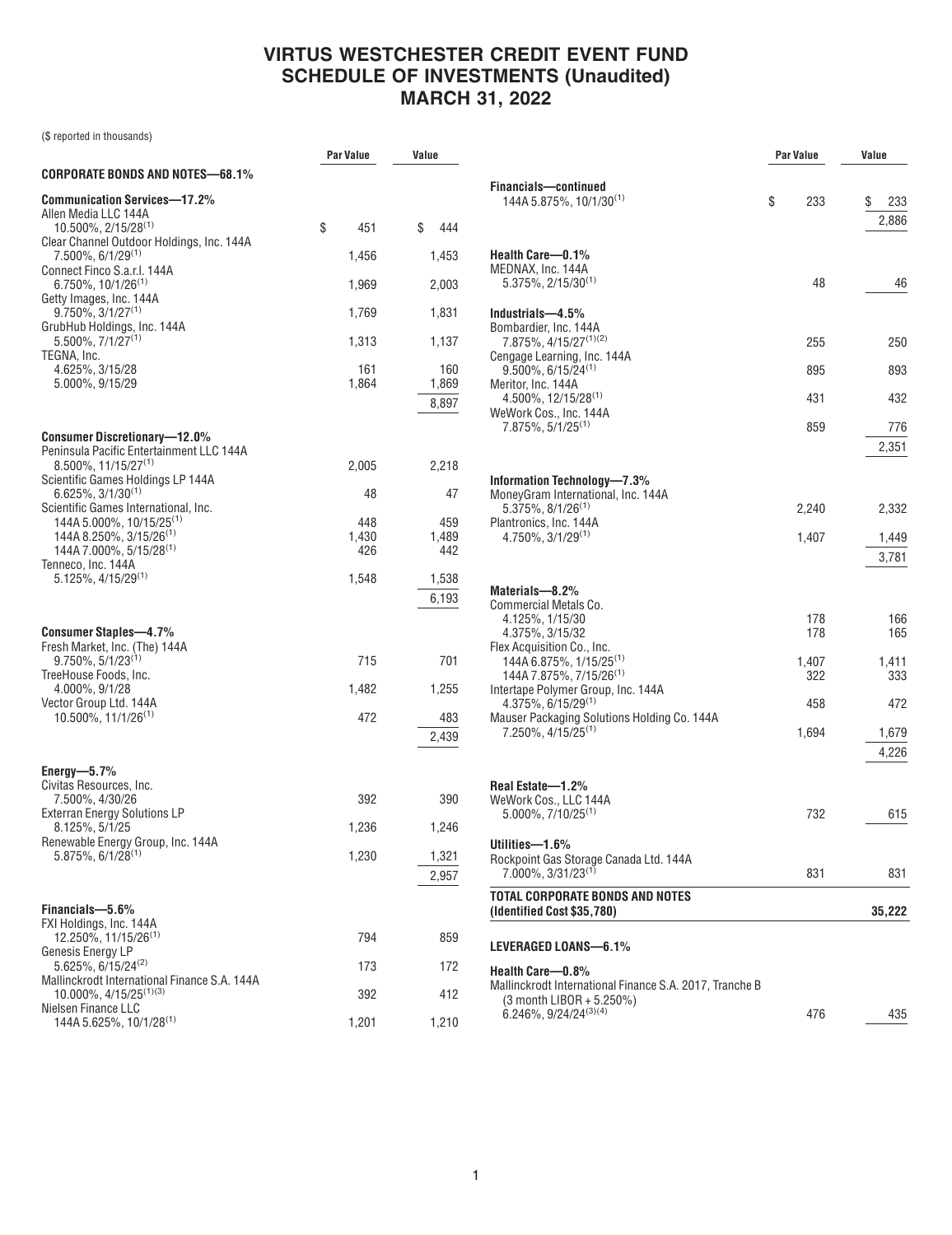|                                                                                                                                                                                    | Par Value        | Value             |
|------------------------------------------------------------------------------------------------------------------------------------------------------------------------------------|------------------|-------------------|
| Media / Telecom - Diversified Media-3.6%<br>Rentpath, LLC Tranche B-1, First Lien<br>$0.000\%$ , 12/31/22 <sup>(5)(6)</sup><br>Syniverse Holdings, Inc. Tranche C (3 month LIBOR + | \$<br>28         | $-^{(7)}$<br>\$   |
| $5.000\%$ )<br>$6.000\%$ , $3/9/23^{(4)}$                                                                                                                                          | 1,933            | 1,871<br>1,871    |
| Retail-0.8%<br>Claire's Stores, Inc. Tranche B (1month LIBOR +<br>$6.500\%$                                                                                                        |                  |                   |
| 6.957%, 12/18/26 <sup>(4)</sup>                                                                                                                                                    | 411              | 400               |
| Service-0.6%<br>Watts Guerra LLP (3 month LIBOR + 8.000%)<br>8.000%, 10/7/23(4)(5)                                                                                                 | 291              | 291               |
| Utility-0.3%<br>Heritage Power LLC Tranche B (3 month LIBOR +<br>$6.000\%$                                                                                                         |                  |                   |
| 7.000%, 7/30/26 <sup>(4)</sup>                                                                                                                                                     | 280              | 162               |
| <b>TOTAL LEVERAGED LOANS</b><br>(Identified Cost \$3,374)                                                                                                                          |                  | 3,159             |
|                                                                                                                                                                                    |                  |                   |
|                                                                                                                                                                                    | <b>Shares</b>    |                   |
| CLOSED END FUNDS—0.7%<br>Equity Funds-0.7%                                                                                                                                         |                  |                   |
| <b>Franklin Universal Trust</b><br>Saba Capital Income & Opportunities Fund                                                                                                        | 15,487<br>50,538 | 126<br>228<br>354 |
| TOTAL CLOSED END FUNDS<br>(Identified Cost \$355)                                                                                                                                  |                  | 354               |
| <b>PREFERRED STOCKS-1.8%</b>                                                                                                                                                       |                  |                   |
| <b>Consumer Discretionary-0.9%</b><br>Fossil Group, Inc., 7.000%                                                                                                                   | 20,031           | 493               |
| Financials-0.1%<br>Federal Home Loan Mortgage Corp., 8.375% <sup>(4)</sup>                                                                                                         | 17,452           | 54                |
| Industrials-0.8%<br>Babcock & Wilcox Enterprises, Inc., 6.500%                                                                                                                     | 16,450           | 392               |
| TOTAL PREFERRED STOCKS<br>(Identified Cost \$953)                                                                                                                                  |                  | 939               |
| <b>COMMON STOCKS-0.0%</b>                                                                                                                                                          |                  |                   |
| Consumer Staples-0.0%<br>TPCO Holding Corp. <sup>(8)</sup>                                                                                                                         | 2,708            | 4                 |
| Health Care-0.0%<br>Convey Health Solutions Holdings, Inc. <sup>(8)</sup>                                                                                                          | 200              | 1                 |
| Industrials-0.0%<br>Hertz Global Holdings, Inc. <sup>(8)</sup>                                                                                                                     | 100              | 2                 |

|                                                                                                            | <b>Shares</b>  | Value |                |
|------------------------------------------------------------------------------------------------------------|----------------|-------|----------------|
| Information Technology-0.0%                                                                                |                |       |                |
| UserTesting, Inc. <sup>(8)</sup>                                                                           | 100            | \$    | 1              |
| TOTAL COMMON STOCKS<br>(Identified Cost \$23)                                                              |                |       | 8              |
| RIGHTS-0.0%                                                                                                |                |       |                |
| Financials-0.0%<br>Shelter Acquisition Corp. I Sponsor Shares <sup>(5)(8)</sup>                            | 625            |       | (7)            |
| TOTAL RIGHTS<br>(Identified Cost \$—)                                                                      |                |       | .(7)           |
| WARRANTS-0.1%                                                                                              |                |       |                |
| <b>Communication Services-0.0%</b>                                                                         |                |       |                |
| BuzzFeed, Inc. <sup>(8)</sup>                                                                              | 1,000          |       | 1              |
| <b>Consumer Discretionary-0.0%</b>                                                                         |                |       |                |
| Cazoo Group Ltd <sup>(8)</sup>                                                                             | 2,946          |       | 1              |
| Financials-0.1%                                                                                            |                |       |                |
| Accelerate Acquisition Corp. <sup>(8)</sup>                                                                | 1,600          |       | 1              |
| Apollo Strategic Growth Capital <sup>(8)</sup>                                                             | 399            |       | 1              |
| Arrowroot Acquisition Corp. <sup>(8)</sup><br>Austerlitz Acquisition Corp. I(8)                            | 992            |       | $-^{(7)}$<br>1 |
| Avanti Acquisition Corp. <sup>(8)</sup>                                                                    | 1,157<br>2,149 |       | 1              |
| CC Neuberger Principal Holdings II(8)                                                                      | 1,257          |       | 1              |
| CF Acquisition Corp. VIII <sup>(8)</sup>                                                                   | 1,227          |       | $-^{(7)}$      |
| CHP Merger Corp. <sup>(8)</sup>                                                                            | 575            |       | (7)            |
| Conx Corp. <sup>(8)</sup>                                                                                  | 1,075          |       | (7)            |
| Deep Lake Capital Acquisition Corp. <sup>(8)</sup><br>Equity Distribution Acquisition Corp. <sup>(8)</sup> | 2,600<br>2,134 |       | 1<br>1         |
| Fortress Capital Acquisition Corp. <sup>(8)</sup>                                                          | 1,965          |       | 1              |
| GCM Grosvenor, Inc. <sup>(8)</sup>                                                                         | 4,103          |       | 6              |
| Goal Acquisitions Corp. <sup>(8)</sup>                                                                     | 10,907         |       | 3              |
| Golden Falcon Acquisition Corp. <sup>(8)</sup><br>Healthcare Services Acquisition Corp. <sup>(8)</sup>     | 4,818<br>3,750 |       | 1<br>1         |
| KL Acquisition Corp. <sup>(8)</sup>                                                                        | 3,890          |       | 1              |
| Longview Acquisition Corp. II <sup>(8)</sup>                                                               | 738            |       | $-^{(7)}$      |
| Marlin Technology Corp. <sup>(8)</sup>                                                                     | 1,733          |       | 1              |
| Moneylion, Inc. <sup>(8)</sup>                                                                             | 3,781          |       | 2<br>$-^{(7)}$ |
| Pioneer Merger Corp. <sup>(8)</sup><br>Pontem Corp. <sup>(8)</sup>                                         | 751<br>2,585   |       | 1              |
| Prospector Capital Corp. <sup>(8)</sup>                                                                    | 3,202          |       | 1              |
| RMG Acquisition Corp. III <sup>(8)</sup>                                                                   | 1,120          |       | $1^{(7)}$      |
| ScION Tech Growth I <sup>(8)</sup>                                                                         | 6,275          |       | 2<br>$-^{(7)}$ |
| SCVX Corp. <sup>(8)</sup><br>Senior Connect Acquisition Corp. I(8)                                         | 1,289<br>2,291 |       | (7)            |
| Supernova Partners Acquisition Co. III Ltd <sup>(8)</sup>                                                  | 974            |       | (7)            |
| Thunder Bridge Capital Partners III, Inc. <sup>(8)</sup>                                                   | 507            |       | (7)            |
| Tishman Speyer Innovation Corp. II(8)                                                                      | 440            |       | $-^{(7)}$      |
| Tuscan Holdings Corp. II <sup>(8)</sup><br>VectolQ Acquisition Corp. II(8)                                 | 6,372          |       | 3<br>$-^{(7)}$ |
| Virgin Group Acquisition Corp. II <sup>(8)</sup>                                                           | 400<br>983     |       | $-^{(7)}$      |
|                                                                                                            |                |       | 31             |
| Health Care-0.0%                                                                                           |                |       |                |
| Pear Therapeutics, Inc. <sup>(8)</sup><br>Quantum-Si, Inc. <sup>(8)</sup>                                  | 1,433<br>3,333 |       | 1<br>4         |
|                                                                                                            |                |       |                |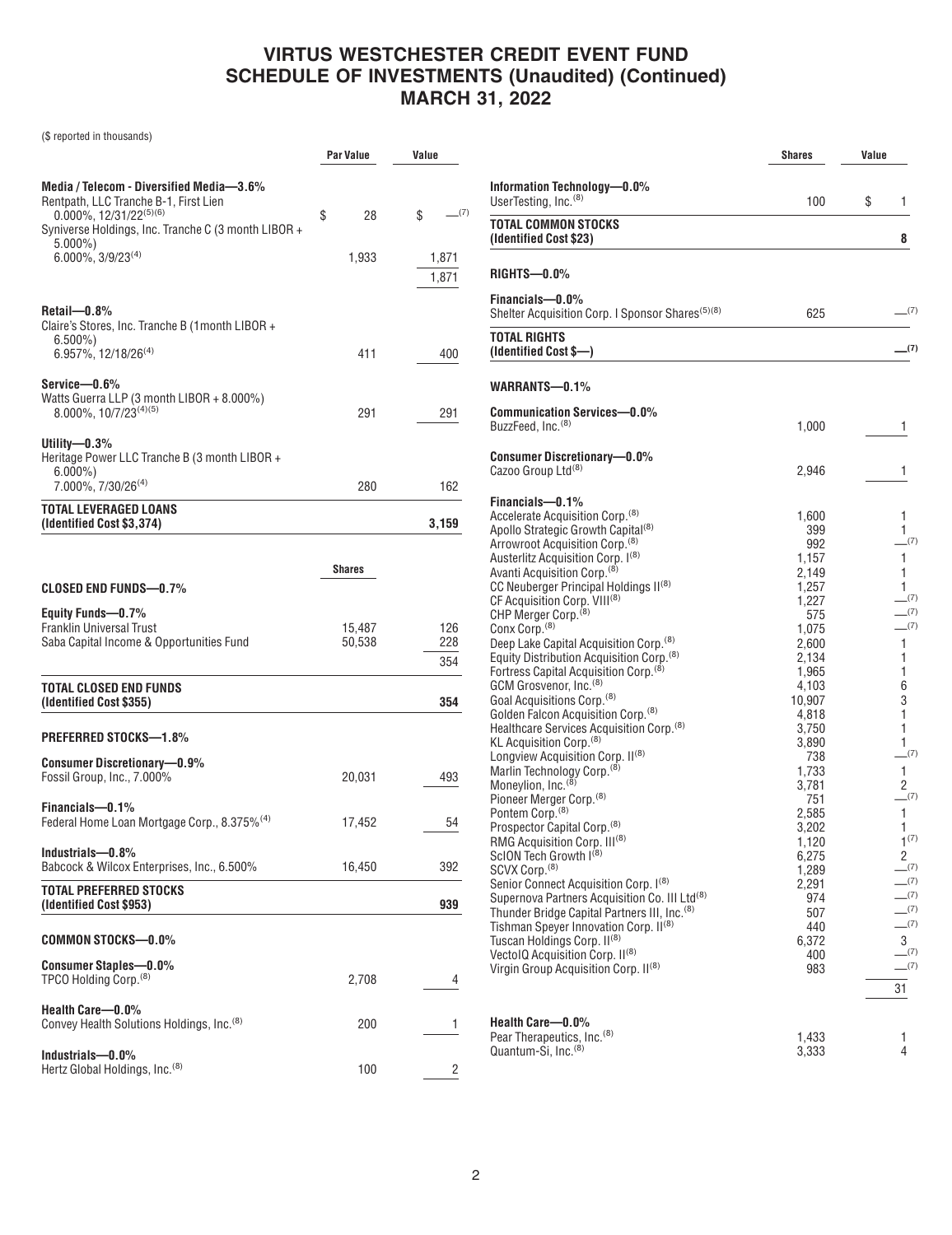|                                                                                                        | <b>Shares</b> | Value                      |
|--------------------------------------------------------------------------------------------------------|---------------|----------------------------|
| <b>Health Care-continued</b><br>Talkspace, Inc. <sup>(8)</sup>                                         | 9,468         | \$<br>2                    |
| Industrials $-0.0\%$<br>Berkshire Grey, Inc. <sup>(8)</sup>                                            | 311           | (7)                        |
| Information Technology-0.0%<br>BigBear.ai Holdings, Inc. (8)<br>Embark Technology, Inc. <sup>(8)</sup> | 761<br>1,533  | (7)<br>2<br>$\overline{2}$ |
| Materials-0.0%<br>Ginkgo Bioworks Holdings, Inc. <sup>(8)</sup>                                        | 940           |                            |
| <b>TOTAL WARRANTS</b><br>(Identified Cost \$124)                                                       |               | 43                         |

|                                                                   | <b>Shares/Units</b> |                |
|-------------------------------------------------------------------|---------------------|----------------|
| <b>SPECIAL PURPOSE ACQUISITION COMPANIES-7.0%</b>                 |                     |                |
| 26 Capital Acquisition Corp. <sup>(8)</sup>                       | 2,000               | 20             |
| AEA-Bridges Impact Corp. Class A(8)                               | 4,519               | 45             |
| Alpha Partners Technology Merger Corp. Class A(8)                 | 1,697               | 16             |
| AltEnergy Acquisition Corp. <sup>(8)</sup>                        | 487                 | 5              |
| Altimar Acquisition Corp. III <sup>(8)</sup>                      | 491                 | 5              |
| Anzu Special Acquisition Corp. I(8)                               | 2,341               | 23             |
| Apollo Strategic Growth Capital Class A(8)                        | 1,339               | 13             |
| Archimedes Tech SPAC Partners Co. <sup>(8)</sup>                  | 4,790               | 48             |
| Ares Acquisition Corp. <sup>(8)</sup>                             | 4,300               | 43             |
| Arrowroot Acquisition Corp. Class A(8)                            | 1,984               | 19             |
| Artisan Acquisition Corp. Class A <sup>(8)</sup>                  | 1,686               | 17             |
| Astrea Acquisition Corp. Class A(8)                               | 1,676               | 16             |
| Athena Consumer Acquisition Corp. <sup>(8)</sup>                  | 323                 | 3              |
| Atlas Crest Investment Corp. II(8)                                | 5,300               | 52             |
| Aurora Acquisition Corp. Class A(8)                               | 622                 | 6              |
| Austerlitz Acquisition Corp. II(8)                                | 4,600               | 45             |
| Authentic Equity Acquisition Corp. <sup>(8)</sup>                 | 5,000               | 50             |
| Belong Acquisition Corp. Class A(8)                               | 388                 | 4              |
| Bilander Acquisition Corp. Class A <sup>(8)</sup>                 | 1,702               | 16             |
| Biotech Acquisition Co. Class A(8)                                | 1,685               | 17             |
| BlueRiver Acquisition Corp. <sup>(8)</sup>                        | 2,100               | 21             |
| BOA Acquisition Corp. Class A(8)                                  | 1,177               | 12             |
| Brigade-M3 European Acquisition Corp. <sup>(8)</sup>              | 960                 | 9              |
| Bright Lights Acquisition Corp. (8)                               | 3,882               | 39             |
| Build Acquisition Corp. <sup>(8)</sup>                            | 721                 | 7              |
| Carney Technology Acquisition Corp. II(8)                         | 1,233               | 12             |
| CC Neuberger Principal Holdings II Class A(8)                     | 1,906               | 19             |
| CC Neuberger Principal Holdings III(8)                            | 5,400               | 54             |
| CF Acquisition Corp. VI Class A <sup>(8)</sup>                    | 331                 | 4              |
| CF Acquisition Corp. VIII <sup>(8)</sup>                          | 3                   | $-^{(7)}$      |
| CHP Merger Corp. Class A(8)                                       | 726                 | $\overline{7}$ |
| Churchill Capital Corp. VII Class A <sup>(8)</sup>                | 3,354               | 33             |
| CHW Acquisition Corp. <sup>(8)</sup>                              | 9,215               | 91             |
| CIIG Capital Partners II, Inc. <sup>(8)</sup>                     | 1,202               | 12             |
| Class Acceleration Corp. <sup>(8)</sup>                           | 2,100               | 21             |
| Climate Real Impact Solutions II Acquisition Corp. <sup>(8)</sup> | 1,100               | 11             |
| Climate Real Impact Solutions II Acquisition Corp.                |                     |                |
| Class $A^{(8)}$                                                   | 1,547               | 15             |
| Colonnade Acquisition Corp. II <sup>(8)</sup>                     | 4,782               | 47             |
| Concord Acquisition Corp. Class A(8)                              | 1,514               | 15             |

|     |                                                                                                         | <b>Shares/Units</b> | Value          |
|-----|---------------------------------------------------------------------------------------------------------|---------------------|----------------|
|     | Concord Acquisition Corp. III Class A(8)                                                                | 3,231               | \$<br>32       |
|     | Conyers Park III Acquisition Corp. Class A(8)                                                           | 1,699               | 17             |
|     | Corazon Capital V838 Monoceros Corp. Class A(8)                                                         | 849                 | 8              |
|     | COVA Acquisition Corp. <sup>(8)</sup>                                                                   | 5,600               | 55             |
|     | D & Z Media Acquisition Corp. <sup>(8)</sup>                                                            | 628                 | 6              |
|     | Decarbonization Plus Acquisition Corp. IV Class A(8)                                                    | 1,584               | 16             |
| (7) | Delwinds Insurance Acquisition Corp. <sup>(8)</sup>                                                     | 2,145               | 22             |
|     | Dynamics Special Purpose Corp. Class A(8)                                                               | 4,144               | 41             |
|     | Elliott Opportunity II Corp. Class A <sup>(8)</sup>                                                     | 3,090               | 30             |
|     | Enterprise 4.0 Technology Acquisition Corp. (8)                                                         | 484                 | 5              |
| (7) | ESGEN Acquisition Corp. <sup>(8)</sup>                                                                  | 565                 | 6              |
|     | ESM Acquisition Corp. <sup>(8)</sup>                                                                    | 4,782               | 47             |
|     | Eucrates Biomedical Acquisition Corp. <sup>(8)</sup>                                                    | 3                   | $-^{(7)}$      |
|     | ExcelFin Acquisition Corp. <sup>(8)</sup>                                                               | 486                 | 5              |
|     | ExcelFin Acquisition Corp. Class A(8)                                                                   | 1,365               | 14             |
|     | Fifth Wall Acquisition Corp. III Class A(8)                                                             | 1,691               | 16             |
|     | FinServ Acquisition Corp. II <sup>(8)</sup>                                                             | 2,300               | 23             |
|     | Fintech Evolution Acquisition Group <sup>(8)</sup>                                                      | 1,493               | 15             |
|     | Fortistar Sustainable Solutions Corp. <sup>(8)</sup>                                                    | 1,909               | 19             |
|     | Fortress Value Acquisition Corp. III <sup>(8)</sup>                                                     | 324                 | 3              |
|     | Fortress Value Acquisition Corp. IV(8)                                                                  | 1.409               | 14             |
|     | Fortress Value Acquisition Corp. IV Class A(8)                                                          | 340                 | 3              |
|     | FTAC Athena Acquisition Corp. Class A(8)                                                                | 2,220               | 22             |
|     | FTAC Emerald Acquisition Corp. <sup>(8)</sup>                                                           | 1,614               | 16             |
|     | FTAC Hera Acquisition Corp. <sup>(8)</sup>                                                              | 3,000               | 30             |
|     | FTAC Zeus Acquisition Corp. <sup>(8)</sup>                                                              | 323                 | 3              |
|     | Fusion Acquisition Corp. II <sup>(8)</sup>                                                              | 2,500               | 25             |
|     | G Squared Ascend I, Inc. Class A(8)                                                                     | 1,565<br>1,000      | 15             |
|     | G Squared Ascend II, Inc. <sup>(8)</sup>                                                                | 481                 | 10<br>5        |
|     | Gesher I Acquisition Corp. <sup>(8)</sup><br>Goal Acquisitions Corp. <sup>(8)</sup>                     | 161                 | $\overline{2}$ |
|     | Gores Holdings VIII, Inc. Class A (8)                                                                   | 19                  | (7)            |
|     | Gores Technology Partners II, Inc. Class A(8)                                                           | 175                 | $\overline{c}$ |
|     | Graf Acquisition Corp. IV <sup>(8)</sup>                                                                | 717                 | $\overline{7}$ |
|     | Haymaker Acquisition Corp. III <sup>(8)</sup>                                                           | 1,167               | 12             |
|     | Health Assurance Acquisition Corp. Class A(8)                                                           | 1,681               | 17             |
|     | Hennessy Capital Investment Corp. V(8)                                                                  | 1,800               | 18             |
|     | Hennessy Capital Investment Corp. VI Class A(8)                                                         | 21,907              | 212            |
|     | Home Plate Acquisition Corp. Class A <sup>(8)</sup>                                                     | 2,537               | 25             |
|     | Horizon Acquisition Corp. II Class A <sup>(8)</sup>                                                     | 1,536               | 15             |
|     | Independence Holdings Corp. <sup>(8)</sup>                                                              | 4,615               | 46             |
|     | Infinite Acquisition Corp. <sup>(8)</sup>                                                               | 404                 | 4              |
|     | INSU Acquisition Corp. III Class A <sup>(8)</sup>                                                       | 1,696               | 17             |
|     | InterPrivate II Acquisition Corp. <sup>(8)</sup>                                                        | 2,291               | 22             |
|     | InterPrivate III Financial Partners, Inc. Class A(8)                                                    | 2,290               | 23             |
|     | InterPrivate IV InfraTech Partners, Inc. <sup>(8)</sup>                                                 | 2,291               | 22             |
|     | ION Acquisition Corp. 3 Ltd. Class A <sup>(8)</sup>                                                     | 1,554               | 15             |
|     | Isleworth Healthcare Acquisition Corp. <sup>(8)</sup>                                                   | 3,765               | 37             |
|     | Jack Creek Investment Corp. <sup>(8)</sup>                                                              | 4,400               | 43             |
|     | Jaws Hurricane Acquisition Corp. Class A(8)                                                             | 1,390               | 14             |
|     | Jaws Juggernaut Acquisition Corp. <sup>(8)</sup>                                                        | 1,047               | 10             |
|     | Jaws Mustang Acquisition Corp. (8)                                                                      | 2,000               | 20             |
| (7) | Juniper II Corp. Class A <sup>(8)</sup>                                                                 | 63                  | 1              |
|     | Kensington Capital Acquisition Corp. IV(8)                                                              | 3,701               | 37             |
|     | Khosla Ventures Acquisition Co. III Class A(8)<br>Kismet Acquisition Three Corp. Class A <sup>(8)</sup> | 1,542               | 15<br>15       |
|     | KKR Acquisition Holdings I Corp. <sup>(8)</sup>                                                         | 1,557               |                |
|     | Kludeln I Acquisition Corp. <sup>(8)</sup>                                                              | 1,508<br>5,000      | 15<br>50       |
|     | L Catterton Asia Acquisition Corp. Class A(8)                                                           | 1,559               | 15             |
|     | Landcadia Holdings IV, Inc. Class A <sup>(8)</sup>                                                      | 1,543               | 15             |
|     | LDH Growth Corp. I Class A(8)                                                                           | 1,685               | 16             |
|     | Live Oak Crestview Climate Acquisition Corp. <sup>(8)</sup>                                             | 1,531               | 15             |
|     | Live Oak Mobility Acquisition Corp. Class A <sup>(8)</sup>                                              | 809                 | 8              |
|     | Longview Acquisition Corp. II Class A <sup>(8)</sup>                                                    | 3,690               | 36             |
|     |                                                                                                         |                     |                |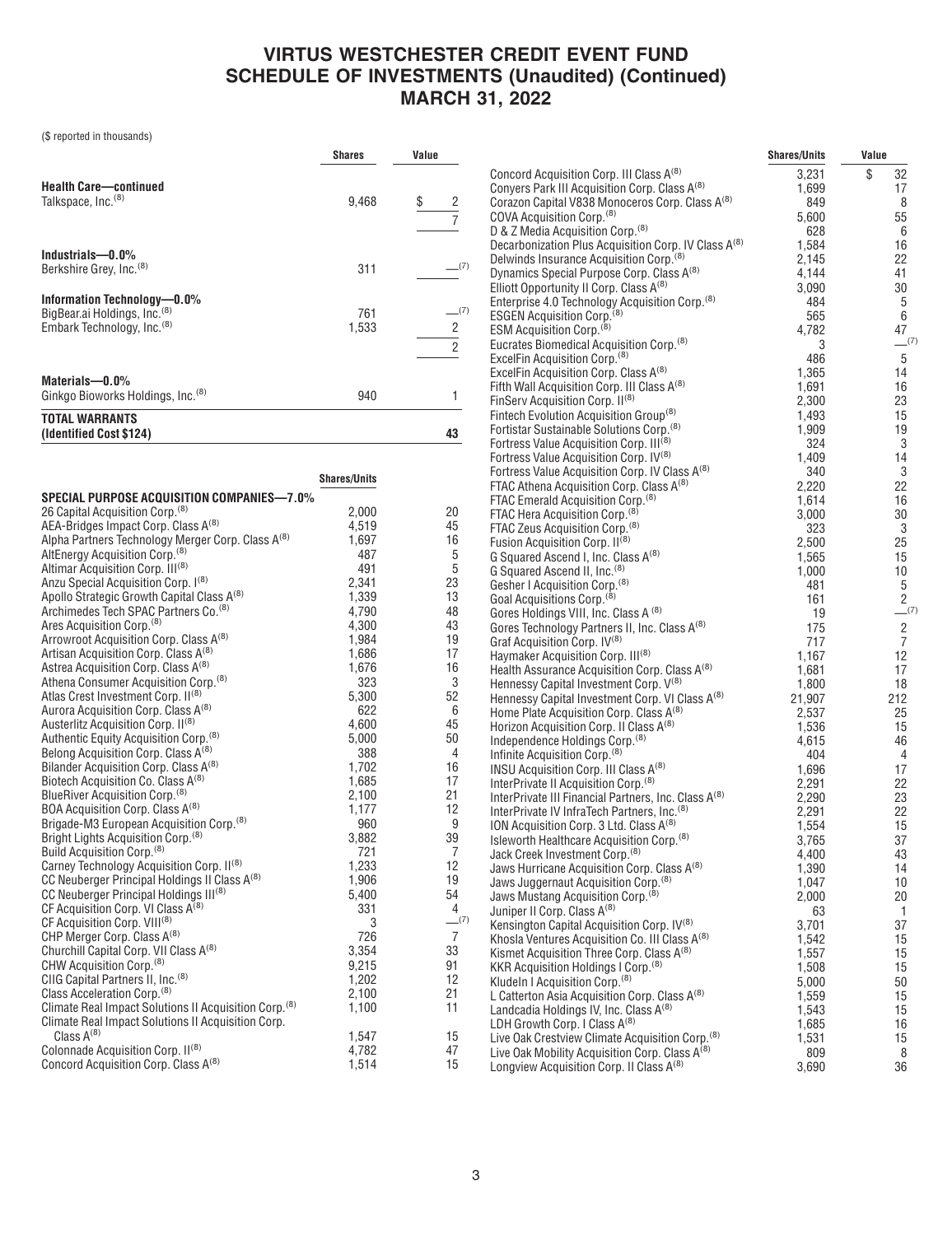|                                                                                                                                      | <b>Shares/Units</b> | Value             |
|--------------------------------------------------------------------------------------------------------------------------------------|---------------------|-------------------|
| M3-Brigade Acquisition II Corp. Class A(8)                                                                                           | 1,524               | \$<br>15          |
| Macondray Capital Acquisition Corp. I Class A(8)                                                                                     | 3,046               | 30                |
| Magnum Opus Acquisition Ltd. Class A(8)                                                                                              | 1,529               | 15                |
| Mason Industrial Technology, Inc. <sup>(8)</sup>                                                                                     | 4,330               | 43                |
| MedTech Acquisition Corp. Class A <sup>(8)</sup>                                                                                     | 1,349               | 13                |
| Motive Capital Corp. II <sup>(8)</sup>                                                                                               | 3,315               | 34                |
| Newbury Street Acquisition Corp. <sup>(8)</sup>                                                                                      | 4.871               | 48                |
| Newcourt Acquisition Corp. <sup>(8)</sup>                                                                                            | 1,467               | 15                |
| Newcourt Acquisition Corp. Class A(8)                                                                                                | 692                 | 7                 |
| Noble Rock Acquisition Corp. <sup>(8)</sup>                                                                                          | 4,313               | 42                |
| Noble Rock Acquisition Corp. Class A <sup>(8)</sup>                                                                                  | 2,803               | 27                |
| North Mountain Merger Corp. Class A(8)                                                                                               | 1,670               | 16                |
| Northern Genesis Acquisition Corp. III Class A(8)                                                                                    | 1,552               | 15                |
| Northern Star Investment Corp. II Class A <sup>(8)</sup>                                                                             | 2,200               | 21                |
| Patria Latin American Opportunity Acquisition Corp. <sup>(8)</sup>                                                                   | 348                 | 3                 |
| Peridot Acquisition Corp. II <sup>(8)</sup>                                                                                          | 3,846               | 38                |
| Peridot Acquisition Corp. II Class A <sup>(8)</sup>                                                                                  | 1,556               | 15                |
| Phoenix Biotech Acquisition Corp. <sup>(8)</sup>                                                                                     | 480                 | 5                 |
| Pioneer Merger Corp. Class A <sup>(8)</sup>                                                                                          | 2,253               | 22                |
| Pivotal Investment Corp. III <sup>(8)</sup>                                                                                          | 2,200               | 21                |
| Post Holdings Partnering Corp. Class A(8)                                                                                            | 2,294               | 22                |
| Prime Impact Acquisition I(8)                                                                                                        | 525                 | 5                 |
| Prime Impact Acquisition I Class A <sup>(8)</sup>                                                                                    | 4,129               | 41                |
| Progress Acquisition Corp. <sup>(8)</sup>                                                                                            | 615                 | 6                 |
| PROOF Acquisition Corp. I(8)                                                                                                         | 1,296               | 13                |
| Property Solutions Acquisition Corp. II(8)                                                                                           | 2,293               | 22                |
| Pyrophyte Acquisition Corp. <sup>(8)</sup>                                                                                           | 652                 | 7                 |
| Queen's Gambit Growth Capital Class A(8)                                                                                             | 1,862               | 19                |
| RedBall Acquisition Corp. Class A(8)                                                                                                 | 1,567               | 16                |
| RMG Acquisition Corp. III Class A(8)                                                                                                 | 1,700               | 17                |
| Rocket Internet Growth Opportunities Corp. <sup>(8)</sup>                                                                            | 4,871               | 48                |
| Ross Acquisition Corp. II <sup>(8)</sup>                                                                                             | 4,228               | 42                |
| Screaming Eagle Acquisition Corp. <sup>(8)</sup>                                                                                     | 3,418               | 34                |
| Seaport Calibre Materials Acquisition Corp. <sup>(8)</sup>                                                                           | 717                 | 7                 |
| Semper Paratus Acquisition Corp. <sup>(8)</sup>                                                                                      | 651                 | 7                 |
| Shelter Acquisition Corp. I(8)                                                                                                       | 4,500               | 45                |
| Simon Property Group Acquisition Holdings, Inc.                                                                                      |                     |                   |
| Class $A^{(8)}$                                                                                                                      | 2,295               | 22                |
| Slam Corp. <sup>(8)</sup>                                                                                                            | 1,579               | 16                |
| Slam Corp. Class A(8)                                                                                                                | 122                 | 1                 |
| Soar Technology Acquisition Corp. <sup>(8)</sup>                                                                                     | 299                 | 3                 |
| Social Capital Hedosophia Holdings Corp. VI Class A(8)                                                                               | 1,106<br>12,126     | 11                |
| Social Capital Suvretta Holdings Corp. I Class A <sup>(8)</sup><br>Social Capital Suvretta Holdings Corp. III Class A <sup>(8)</sup> |                     | 120<br>$\sqrt{7}$ |
| Software Acquisition Group, Inc. III Class A(8)                                                                                      | 3<br>82             | 1                 |
| Sound Point Acquisition Corp. I Ltd. <sup>(8)</sup>                                                                                  | 428                 | 4                 |
| Sustainable Development Acquisition I Corp. <sup>(8)</sup>                                                                           | 5.000               | 49                |
| SVF Investment Corp. Class A(8)                                                                                                      | 1,370               | 13                |
| SVF Investment Corp. 3 Class A <sup>(8)</sup>                                                                                        | 4,150               | 41                |
| Tailwind Acquisition Corp. Class A(8)                                                                                                | 2,698               | 27                |
| Target Global Acquisition I Corp. <sup>(8)</sup>                                                                                     | 1,442               | 14                |
| TCV Acquisition Corp. Class A(8)                                                                                                     | 2,428               | 24                |
| Thunder Bridge Capital Partners III, Inc. Class A(8)                                                                                 | 2,535               | 25                |
| Tishman Speyer Innovation Corp. II Class A <sup>(8)</sup>                                                                            | 2,200               | 22                |
| TortoiseEcofin Acquisition Corp. III Class A <sup>(8)</sup>                                                                          | 1,708               | 17                |
| Tribe Capital Growth Corp. I(8)                                                                                                      | 2,062               | 20                |
| Twelve Seas Investment Co. II(8)                                                                                                     | 904                 | 9                 |
| TZP Strategies Acquisition Corp. <sup>(8)</sup>                                                                                      | 5,434               | 54                |
| USHG Acquisition Corp. Class A(8)                                                                                                    | 1,026               | 10                |
| Vectol Q Acquisition Corp. II Class A <sup>(8)</sup>                                                                                 | 2,000               | 20                |
| Virgin Group Acquisition Corp. II Class A(8)                                                                                         | 1,494               | 15                |
| Viscogliosi Brothers Acquisition Corp. <sup>(8)</sup>                                                                                | 569                 | 6                 |
| Warburg Pincus Capital Corp. I Class A <sup>(8)</sup>                                                                                | 1,541               | 15                |
|                                                                                                                                      |                     |                   |

|                                                                                                               | <b>Shares/Units</b> | Value    |
|---------------------------------------------------------------------------------------------------------------|---------------------|----------|
| Z-Work Acquisition Corp. Class A <sup>(8)</sup>                                                               | 1,154               | \$<br>11 |
| TOTAL SPECIAL PURPOSE ACQUISITION COMPANIES                                                                   |                     |          |
| (Identified Cost \$3,619)                                                                                     |                     | 3,602    |
|                                                                                                               |                     |          |
|                                                                                                               | <b>Shares</b>       |          |
| PURCHASED OPTIONS-0.1%                                                                                        |                     |          |
| (See open purchased options schedule)<br><b>Total Purchased Options</b>                                       |                     |          |
| (Premiums paid \$96)                                                                                          |                     | 67       |
|                                                                                                               |                     |          |
| <b>PRIVATE INVESTMENTS IN PUBLIC EQUITY-0.1%</b><br>MarketWise, Inc. <sup>(8)</sup>                           | 1,083               | 5        |
| Microvast Holdings, Inc. <sup>(5)(8)</sup>                                                                    | 5,000               | 32       |
| TOTAL PRIVATE INVESTMENTS IN PUBLIC EQUITY                                                                    |                     |          |
| (Identified Cost \$61)                                                                                        |                     | 37       |
| ESCROW NOTES—2.5%                                                                                             |                     |          |
| Financials-2.5%                                                                                               |                     |          |
| Altaba, Inc. Escrow <sup>(8)</sup>                                                                            | 225,250             | 1,318    |
| TOTAL ESCROW NOTES<br>(Identified Cost \$1,248)                                                               |                     | 1,318    |
| TOTAL LONG-TERM INVESTMENTS-86.5%<br>(Identified Cost \$45,633)                                               |                     | 44,749   |
| SHORT-TERM INVESTMENTS-12.1%                                                                                  |                     |          |
| <b>Money Market Mutual Funds-12.1%</b>                                                                        |                     |          |
| <b>BlackRock Liquidity FedFund, Institutional Shares</b><br>(seven-day effective yield 0.231%) <sup>(9)</sup> | 1,900,000           | 1,900    |
| Goldman Sachs Financial Square Government Fund,                                                               |                     |          |
| Standard Shares (seven-day effective yield<br>$0.248\%$ <sup>(9)</sup>                                        | 1,900,000           | 1,900    |
| Invesco Government & Agency Portfolio, Institutional                                                          |                     |          |
| Shares (seven-day effective yield 0.249%) <sup>(9)</sup><br>JPMorgan U.S. Government Money Market Fund,       | 585,562             | 586      |
| Capital Shares (seven-day effective yield 0.246%) <sup>(9)</sup>                                              | 1,900,000           | 1,900    |
| TOTAL SHORT-TERM INVESTMENTS                                                                                  |                     |          |
| (Identified Cost \$6,286)                                                                                     |                     | 6,286    |
| TOTAL INVESTMENTS, BEFORE WRITTEN OPTIONS—98.6%<br>(Identified Cost \$51,919)                                 |                     | 51,035   |
|                                                                                                               |                     |          |
| WRITTEN OPTIONS-(0.0)%<br>(See open written options schedule)                                                 |                     |          |
| <b>Total Written Options</b>                                                                                  |                     |          |
| (Premiums received \$36)                                                                                      |                     | (18)     |
| TOTAL INVESTMENTS, NET OF WRITTEN OPTIONS-98.6%                                                               |                     |          |
| (Identified Cost \$51,883)<br>Other assets and liabilities, net-1.4%                                          |                     | \$51,017 |
|                                                                                                               |                     | 721      |
| NET ASSETS-100.0%                                                                                             |                     | \$51,738 |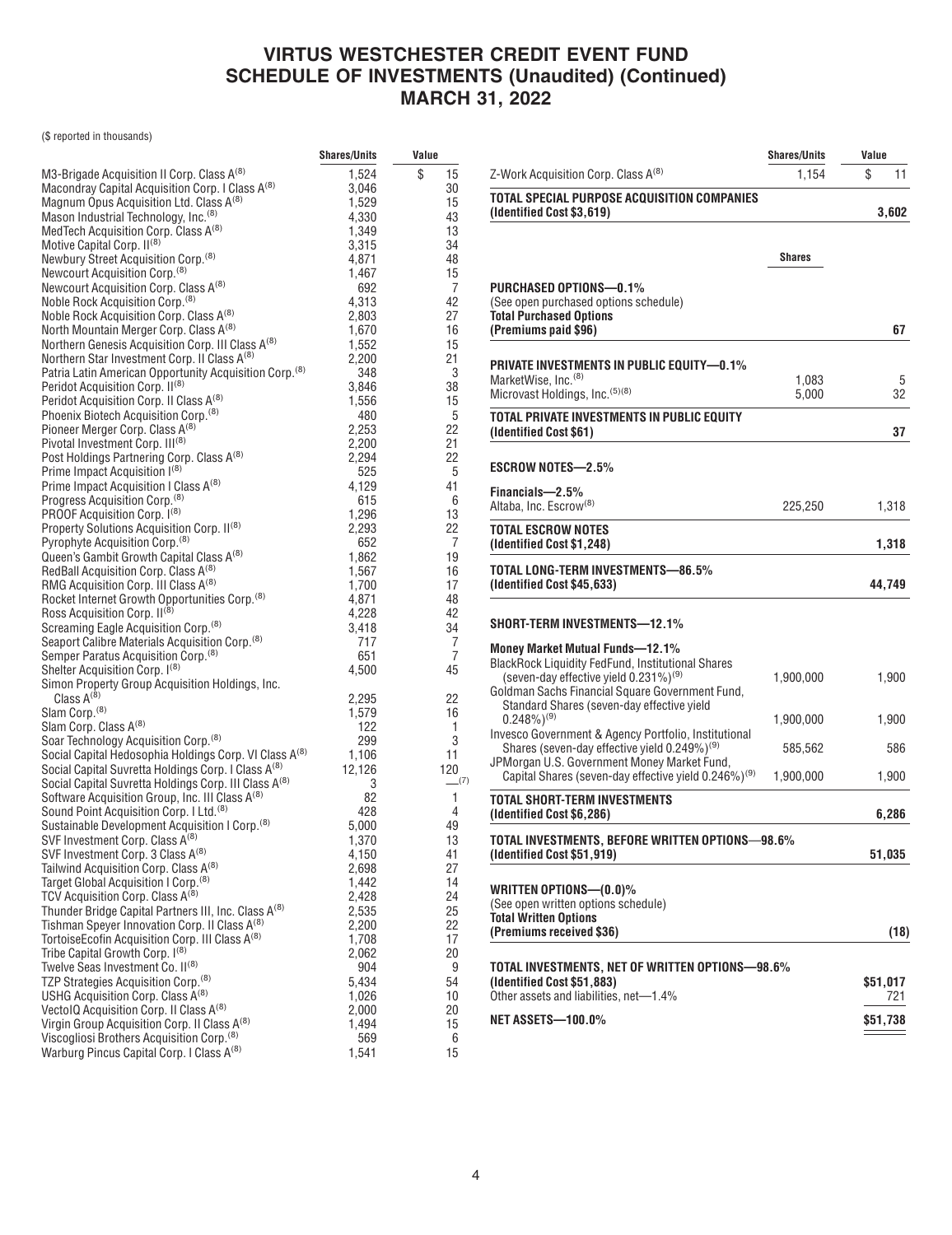(\$ reported in thousands)

#### **Abbreviations:**

- ETF Exchange-Traded Fund
- LIBOR London Interbank Offered Rate<br>LLC Limited Liability Company
- Limited Liability Company
- LLP Limited Liability Partnership
- LP Limited Partnership OBFR Overnight Bank Funding Rate
- SOFR Secured Overnight Financing Rate
- SPAC Special Purpose Acquisition Company
- **Footnote Legend:**
- (1) Security exempt from registration under Rule 144A of the Securities Act of 1933. These securities may be resold in transactions exempt from registration, normally to qualified institutional buyers. At March 31, 2022, these securities amounted to a value of \$29,799 or 57.6% of net assets.
- $(2)$  All or a portion of the shares have been committed as collateral for open written option contracts and swap contracts.
- $(3)$  Security in default, interest payments are being received during the bankruptcy proceedings.
- (4) Variable rate security. Rate disclosed is as of March 31, 2022. Information in parenthesis represents benchmark and reference rate for each security. Certain variable rate securities are not based on a published reference rate and spread but are determined by the issuer or agent and are based on current market conditions, or, for mortgage-backed securities, are impacted by the individual mortgages which are paying off over time. These securities do not indicate a reference rate and spread in their descriptions.
- $(5)$  The value of this security was determined using significant unobservable inputs and is reported as a Level 3 security in the Fair Value Hierarchy table located after the Schedule of Investments.
- $(6)$  Security in default; no interest payments are being received during the bankruptcy proceedings.
- (7) Amount is less than \$500.
- (8) Non-income producing.
- $(9)$  Shares of this fund are publicly offered, and its prospectus and annual report are publicly available.

### **Counterparties:**

- JPM JPMorgan Chase Bank N.A.
- GS Goldman Sachs & Co.

### **Country Weightings†**

| <b>United States</b>                                                               | 86%     |
|------------------------------------------------------------------------------------|---------|
| Luxembourg                                                                         |         |
| Cayman Islands                                                                     | h       |
| Canada                                                                             |         |
| Total                                                                              | $100\%$ |
| $^{\dagger}$ % of total investments, net of written options, as of March 31, 2022. |         |

### **Open Purchased Options contracts as of March 31, 2022 were as follows:**

| <b>Description of Options</b>                                                     | Number<br>٥f<br>Contracts | Contract<br><b>Notional</b><br>Amount | Strike<br>Price <sup>(1)</sup> | Expiration<br><b>Date</b> | Value           |
|-----------------------------------------------------------------------------------|---------------------------|---------------------------------------|--------------------------------|---------------------------|-----------------|
| Put Option <sup>(2)</sup><br>iShares iBoxx High Yield Corporate Bond ETF          | 458                       | \$3.710                               | \$81.00                        | 06/17/22                  | \$67            |
| <b>Total Purchased Options</b>                                                    |                           |                                       |                                |                           | $\frac{$67}{2}$ |
| <b>Footnote Legend:</b><br><sup>(1)</sup> Strike price not reported in thousands. |                           |                                       |                                |                           |                 |

(2) Exchange-traded options.

### **Open Written Options contracts as of March 31, 2022 were as follows:**

| <b>Description of Options</b>                                                                                             | <b>Number</b><br>οf<br><b>Contracts</b> | Contract<br><b>Notional</b><br><b>Amount</b> | Strike<br>Price <sup>(1)</sup> | Expiration<br>Date   | Value              |
|---------------------------------------------------------------------------------------------------------------------------|-----------------------------------------|----------------------------------------------|--------------------------------|----------------------|--------------------|
| Call Options <sup>(2)</sup><br>Social Capital Hedosophia Holdings Corp. VI<br>Social Capital Hedosophia Holdings Corp. VI | (11)<br>(20)                            | S<br>(11)<br>(20)                            | \$10.00<br>10.00               | 04/14/22<br>05/20/22 | $(-)^{(3)}$<br>(1) |
| Put Option <sup>(2)</sup><br>iShares iBoxx High Yield Corporate Bond ETF                                                  | (458)                                   | (3,435)                                      | 75.00                          | 06/17/22             | (1)<br>(17)        |
| <b>Total Written Options</b>                                                                                              |                                         |                                              |                                |                      | \$(18)             |

#### **Footnote Legend:**

(1) Strike price not reported in thousands.

(2) Exchange-traded options.

(3) Amount is less than \$500.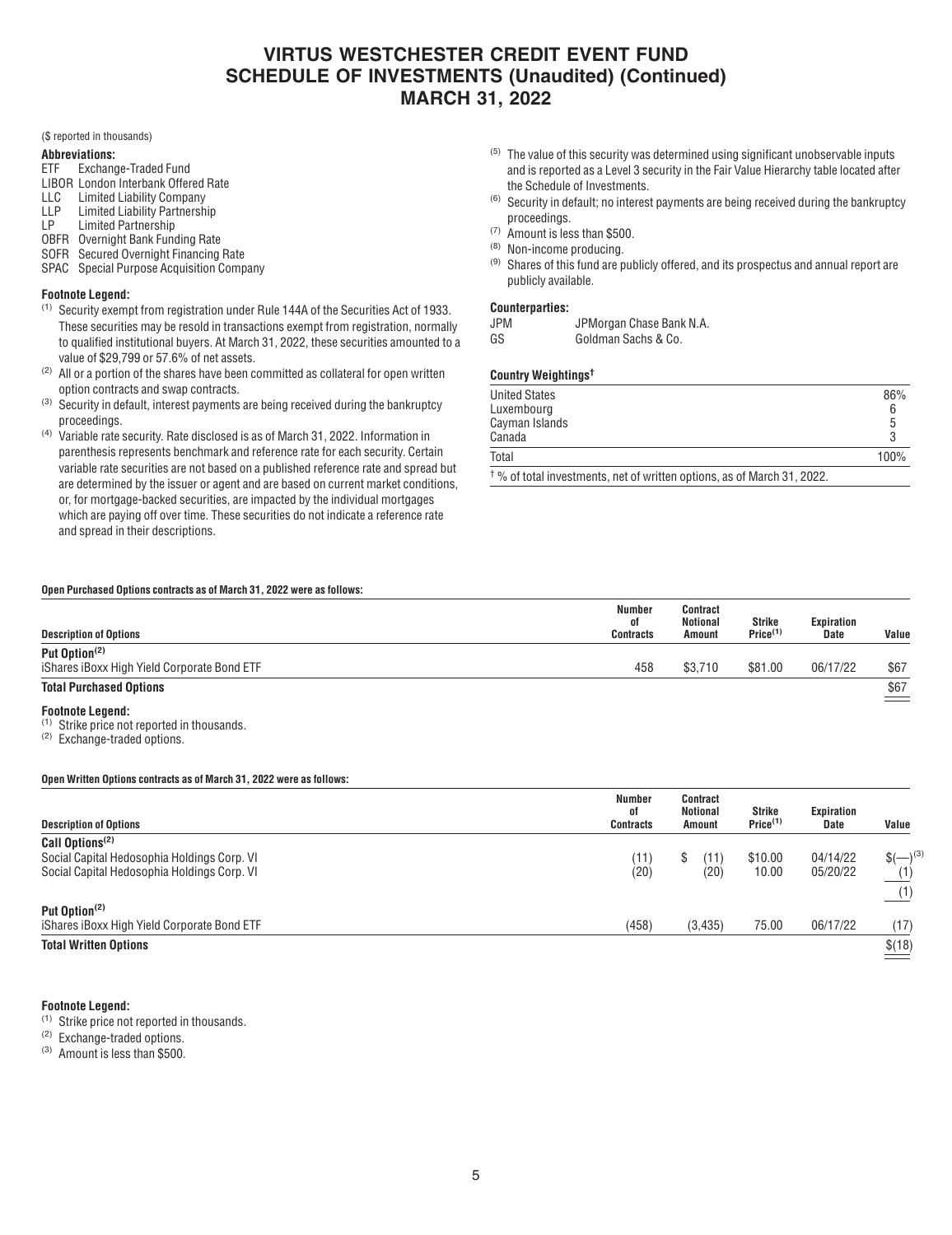(\$ reported in thousands)

### **Over-the-counter total return swaps outstanding as of March 31, 2022 were as follows:**

| <b>Referenced Entity</b>                                                            | Pay/Receive    | Financing Rate <sup>(1)</sup>                                | Payment<br><b>Frequency</b> | Counterparty | Expiration<br>Date   | <b>Notional</b><br><b>Amount</b> |                          | Value                | <b>Unrealized</b><br>Appreciation | <b>Unrealized</b><br>(Depreciation)  |  |
|-------------------------------------------------------------------------------------|----------------|--------------------------------------------------------------|-----------------------------|--------------|----------------------|----------------------------------|--------------------------|----------------------|-----------------------------------|--------------------------------------|--|
| <b>Long Total Return Swap</b><br><b>Contracts</b>                                   |                |                                                              |                             |              |                      |                                  |                          |                      |                                   |                                      |  |
| Accelerate Acquisition<br>Corp.                                                     | Pay            | $1.480\%$ (1.210% + SOFR)                                    | 1 Month                     | GS           | 08/02/22             | 47                               | <b>USD</b>               | $-$ (2)<br>\$        | $S-{}^{(2)}$                      | \$                                   |  |
| <b>Ackrell SPAC Partners I</b><br>Company                                           | Pay            | $1.480\%$ (1.210% + SOFR)                                    | 1 Month                     | GS           | 04/18/22             | 99                               | <b>USD</b>               | 1                    | 1                                 |                                      |  |
| Afternext Healthtech<br><b>Acquisition Corp.</b>                                    | Pay            | $1.530\%$ (1.210% + OBFR)                                    | 1 Month                     | GS           | 04/04/23             | 257                              | USD                      | $\mathbf{1}$         | $\mathbf{1}$                      |                                      |  |
| Apollo Tactical, Income<br>Fund                                                     | Pay            | $0.930\%$ (0.610% + OBFR)                                    | 1 Month                     | GS           | 04/04/23             | 462                              | USD                      | (8)                  |                                   | (8)                                  |  |
| <b>Arclight Clean Transition</b><br>Corp. II                                        | Pay            | $1.530\%$ (1.210% + OBFR)                                    | 1 Month                     | GS           | 03/17/23             | 450                              | USD                      | 3                    | 3                                 |                                      |  |
| Ares Dynamic Credit<br>Allocation                                                   | Pay            | $0.930\%$ (0.610% + OBFR)                                    | 1 Month                     | GS           | 04/04/23             | 217                              | USD                      | (5)                  |                                   | (5)                                  |  |
| <b>Austerlitz Acquisition Corp.</b>                                                 | Pay            | $1.480\%$ (1.210% + SOFR)                                    | 1 Month                     | GS           | 12/08/22             | 89                               | <b>USD</b>               | $(2)$ <sub>(2)</sub> | (2)                               | (2)                                  |  |
| Avanti Acquisition Corp.<br><b>Blackrock Debt Strategies</b>                        | Pay<br>Pay     | $1.530\%$ (1.210% + OBFR)<br>$0.930\%$ (0.610% + OBFR)       | 1 Month<br>1 Month          | GS<br>GS     | 03/27/23<br>04/04/23 | 137<br>222                       | <b>USD</b><br>USD        | (4)                  |                                   | (4)                                  |  |
| <b>BlackRock Floating Rate</b><br>Income<br><b>BlackRock Floating Rate</b>          | Pay            | $0.860\%$ (0.540% + OBFR)                                    | 3 Month                     | <b>JPM</b>   | 09/20/22             | 38                               | USD                      | (1)                  |                                   | (1)                                  |  |
| Income<br><b>BlackRock Floating Rate</b>                                            | Pay            | $0.860\%$ (0.540% + OBFR)                                    | 3 Month                     | <b>JPM</b>   | 02/20/23             | 20                               | USD                      | (1)                  |                                   | (1)                                  |  |
| Income<br><b>BlackRock Floating Rate</b>                                            | Pay            | $0.860\%$ (0.540% + OBFR)                                    | 3 Month                     | <b>JPM</b>   | 02/27/23             | 10                               | USD                      | $(-)^{(2)}$          |                                   | $(-)^{(2)}$                          |  |
| Income<br><b>Catalyst Partners</b>                                                  | Pay            | $0.860\%$ (0.540% + OBFR)                                    | 3 Month                     | <b>JPM</b>   | 03/03/23             | 9                                | <b>USD</b>               | $(-)^{(2)}$          |                                   | $(-)^{(2)}$                          |  |
| Acquisition Corp.<br>Cazoo Group Ltd.<br>CC Neuberger Principal                     | Pay<br>Receive | $1.530\%$ (1.210% + OBFR)<br>$(17.730\%)$ ((18.000%) + SOFR) | 1 Month<br>1 Month          | GS<br>GS     | 03/17/23<br>12/26/22 | 429<br>25                        | <b>USD</b><br><b>USD</b> | $(-)^{(2)}$<br>(16)  |                                   | $(-)^{(2)}$<br>(16)                  |  |
| Holdings II<br><b>CIIG Capital Partners II</b>                                      | Pay<br>Pay     | $1.530\%$ (1.210% + OBFR)<br>$1.530\%$ (1.210% + OBFR)       | 1 Month<br>1 Month          | GS<br>GS     | 02/20/23<br>03/23/23 | 163<br>417                       | <b>USD</b><br><b>USD</b> | $(-)^{(2)}$          | $\overline{1}$                    | $(-)^{(2)}$                          |  |
| <b>Compute Health</b><br><b>Acquisition Corp.</b>                                   | Pay            | $1.480\%$ (1.210% + SOFR)                                    | 1 Month                     | GS           | 12/29/22             | 71                               | <b>USD</b>               | (1)                  |                                   | (1)                                  |  |
| <b>Concord Acquisition Corp.</b><br>Ш<br>Conx Corp.                                 | Pay<br>Pay     | 1.530% (1.210% + OBFR)<br>$1.480\%$ (1.210% + SOFR)          | 1 Month<br>1 Month          | GS<br>GS     | 03/23/23<br>08/02/22 | 428<br>42                        | <b>USD</b><br><b>USD</b> | (1)<br>$(-)^{(2)}$   |                                   | $\sum_{(\underline{-})^{(2)}}^{(1)}$ |  |
| Deep Lake Capital<br><b>Acquisition Corp.</b>                                       | Pay            | $1.480\%$ (1.210% + SOFR)                                    | 1 Month                     | GS           | 07/18/22             | 50                               | USD                      | 1                    | $\overline{1}$                    |                                      |  |
| Diamondhead Holdings<br>Corp.                                                       | Pay            | $1.480\%$ (1.210% + SOFR)                                    | 1 Month                     | GS           | 04/18/22             | 110                              | <b>USD</b>               | (2)                  |                                   | (2)                                  |  |
| DMY Technology Group,<br>Inc. VI<br>Doubleline Income                               | Pay            | $1.530\%$ (1.210% + OBFR)                                    | 1 Month                     | GS           | 03/23/23             | 414                              | <b>USD</b>               | 4                    | 4                                 |                                      |  |
| Solutions<br>Dragoneer Growth Opp                                                   | Pay            | $0.930\%$ (0.610% + OBFR)                                    | 1 Month                     | GS           | 04/04/23             | 218                              | <b>USD</b>               | $(-)^{(2)}$          |                                   | $(-)^{(2)}$                          |  |
| Corp. III<br>E.Merge Tech Acquisition                                               | Pay            | $1.530\%$ (1.210% + OBFR)                                    | 1 Month                     | GS           | 03/17/23             | 440                              | <b>USD</b>               | 1                    | $\mathbf{1}$                      |                                      |  |
| Corp.<br>Elliott Opportunity II Corp.<br><b>Equity Distribution</b>                 | Pay<br>Pay     | $1.480\%$ (1.210% + SOFR)<br>$1.480\%$ (1.210% + SOFR)       | 1 Month<br>1 Month          | GS<br>GS     | 12/01/22<br>12/09/22 | 159<br>54                        | <b>USD</b><br><b>USD</b> | (3)<br>(2)           |                                   | $(3)$<br>$(2)$                       |  |
| <b>Acquisition Corp.</b><br>Far Peak Acquisition Corp.<br>Fintech Acquisition Corp. | Pay<br>Pay     | $0.880\%$ (0.610% + SOFR)<br>$1.480\%$ (1.210% + SOFR)       | 1 Month<br>1 Month          | GS<br>GS     | 05/27/22<br>11/21/22 | 84<br>71                         | USD<br><b>USD</b>        | $(1)$<br>$(-)^{(2)}$ |                                   | $(1)$<br>(-) <sup>(2)</sup>          |  |
| VI<br><b>First Trust Senior Floating</b>                                            | Pay            | $1.480\%$ (1.210% + SOFR)                                    | 1 Month                     | GS           | 12/08/22             | 101                              | <b>USD</b>               | (2)                  |                                   | (2)                                  |  |
| Rate<br><b>Fortress Capital Acquisition</b><br><b>Fortress Value Acquisition</b>    | Pay<br>Pay     | $0.930\%$ (0.610% + OBFR)<br>$1.480\%$ (1.210% + SOFR)       | 1 Month<br>1 Month          | GS<br>GS     | 04/04/23<br>07/11/22 | 236<br>97                        | <b>USD</b><br><b>USD</b> | 12<br>$(-)^{(2)}$    | 12                                | $(-)^{(2)}$                          |  |
| Corp.                                                                               | Pay            | $1.530\%$ (1.210% + OBFR)                                    | 1 Month                     | GS           | 03/17/23             | 430                              | USD                      | 4                    | 4                                 |                                      |  |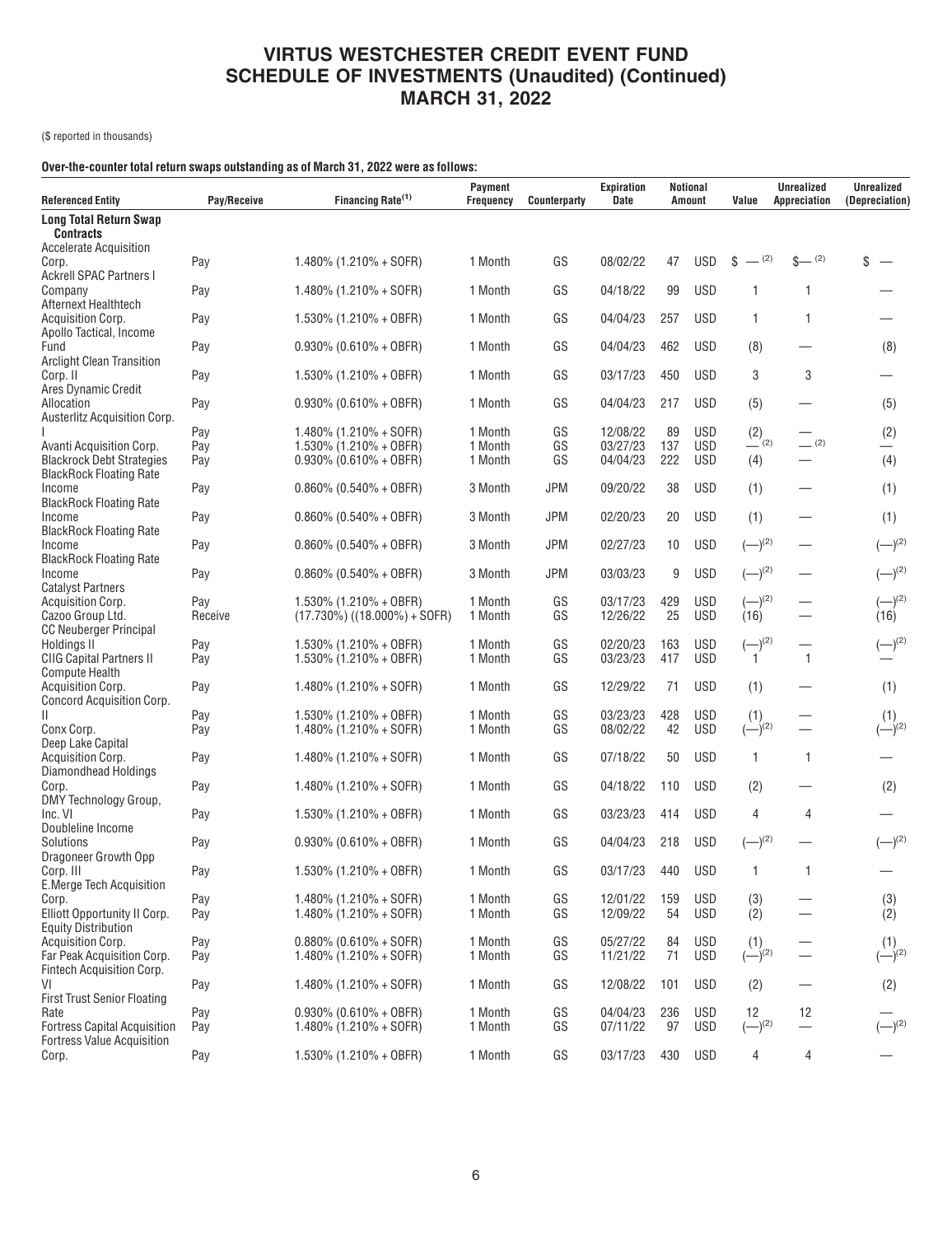(\$ reported in thousands)

### **Over-the-counter total return swaps outstanding as of March 31, 2022 were as follows (continued):**

| <b>Referenced Entity</b>                          | Pay/Receive | Financing Rate <sup>(1)</sup> | <b>Payment</b><br><b>Frequency</b> | <b>Counterparty</b> | <b>Expiration</b><br><b>Date</b> |     | <b>Notional</b><br>Amount | Value        | <b>Unrealized</b><br>Appreciation | <b>Unrealized</b><br>(Depreciation) |
|---------------------------------------------------|-------------|-------------------------------|------------------------------------|---------------------|----------------------------------|-----|---------------------------|--------------|-----------------------------------|-------------------------------------|
| <b>Frazier Lifesciences</b>                       |             |                               |                                    |                     |                                  |     |                           |              |                                   |                                     |
| <b>Acquisition Corp.</b><br><b>FTAC Parnassus</b> | Pay         | 1.480% (1.210% + SOFR)        | 1 Month                            | GS                  | 11/21/22                         | 92  | <b>USD</b>                | \$<br>(1)    | \$—                               | \$<br>(1)                           |
| <b>Acquisition Corp.</b>                          | Pay         | $1.530\%$ (1.210% + OBFR)     | 1 Month                            | GS                  | 03/17/23                         | 428 | <b>USD</b>                | 1            | 1                                 |                                     |
| G Squared Ascend I, Inc.                          | Pay         | $1.480\%$ (1.210% + SOFR)     | 1 Month                            | GS                  | 12/09/22                         | 58  | <b>USD</b>                | (1)          | $\overline{\phantom{0}}$          | (1)                                 |
| Goal Acquisitions Corp.                           | Pay         | 1.480% (1.210% + SOFR)        | 1 Month                            | GS                  | 07/08/22                         | 105 | <b>USD</b>                | 1            | 1                                 |                                     |
| Golden Falcon Acquisition                         |             |                               |                                    |                     |                                  |     |                           |              |                                   |                                     |
| Corp.                                             | Pay         | $0.880\%$ (0.610% + SOFR)     | 1 Month                            | GS                  | 05/27/22                         | 95  | <b>USD</b>                | $(-)^{(2)}$  |                                   | $(-)^{(2)}$                         |
| Gores Holdings VII, Inc.                          | Pay         | 1.530% (1.210% + OBFR)        | 1 Month                            | GS                  | 03/23/23                         | 413 | <b>USD</b>                | 2            | $\overline{2}$                    |                                     |
| Gores Technology                                  |             |                               |                                    |                     |                                  |     |                           |              |                                   |                                     |
| Partners, Inc.                                    | Pay         | 1.530% (1.210% + OBFR)        | 1 Month                            | GS                  | 03/23/23                         | 419 | <b>USD</b>                | 1            | 1                                 |                                     |
| <b>Healthcare Services</b>                        |             |                               |                                    |                     |                                  |     |                           |              |                                   |                                     |
| <b>Acquisition Corp.</b>                          | Pay         | $0.880\%$ (0.610% + SOFR)     | 1 Month                            | GS                  | 05/27/22                         | 73  | <b>USD</b>                | 1            | 1                                 |                                     |
| <b>Hudson Executive</b>                           |             |                               |                                    |                     |                                  |     |                           |              |                                   |                                     |
| Investment Corp.                                  | Pay         | $1.480\%$ (1.210% + SOFR)     | 1 Month                            | GS                  | 12/09/22                         | 55  | <b>USD</b>                | (1)          |                                   | (1)                                 |
| Invesco Dynamic Contra                            | Pay         | $1.420\%$ (1.100% + OBFR)     | 1 Month                            | GS                  | 02/24/23                         | 6   | <b>USD</b>                | $(-)^{(2)}$  |                                   | $(-)^{(2)}$                         |
| Invesco Dynamic Contra                            | Pay         | 1.420% $(1.100% + OBFR)$      | 3 Month                            | <b>JPM</b>          | 12/19/22                         | 47  | <b>USD</b>                | 2            | $\overline{2}$                    |                                     |
| <b>Invesco Senior Income</b>                      |             |                               |                                    |                     |                                  |     |                           |              |                                   |                                     |
| Trust                                             | Pay         | $0.760\%$ (0.440% + OBFR)     | 3 Month                            | <b>JPM</b>          | 02/13/23                         | 288 | <b>USD</b>                | (11)         |                                   | (11)                                |
| <b>Invesco Senior Income</b>                      |             |                               |                                    |                     |                                  |     |                           |              |                                   |                                     |
| Trust                                             | Pay         | $0.760\%$ (0.440% + OBFR)     | 3 Month                            | <b>JPM</b>          | 02/20/23                         | 20  | <b>USD</b>                | (1)          |                                   | (1)                                 |
| <b>Invesco Senior Income</b>                      |             |                               |                                    |                     |                                  |     |                           |              |                                   |                                     |
| Trust                                             | Pay         | $0.760\%$ (0.440% + OBFR)     | 3 Month                            | <b>JPM</b>          | 02/24/23                         | 226 | <b>USD</b>                | $-^{(2)}$    | $-$ (2)                           |                                     |
| <b>Invesco Senior Income</b>                      |             |                               |                                    |                     |                                  |     |                           |              |                                   |                                     |
| Trust                                             | Pay         | $0.760\%$ (0.440% + OBFR)     | 3 Month                            | <b>JPM</b>          | 02/27/23                         | 16  | <b>USD</b>                | $(-)^{(2)}$  |                                   | $(-)^{(2)}$                         |
| Invesco Senior Income                             |             |                               |                                    |                     |                                  |     |                           |              |                                   |                                     |
| Trust                                             | Pay         | $0.760\%$ (0.440% + OBFR)     | 3 Month                            | <b>JPM</b>          | 09/20/22                         | 57  | <b>USD</b>                | (1)          |                                   | (1)                                 |
| Jaws Juggernaut                                   |             |                               |                                    |                     |                                  |     |                           |              |                                   |                                     |
| <b>Acquisition Corp.</b>                          | Pay         | $1.530\%$ (1.210% + OBFR)     | 1 Month                            | GS                  | 03/23/23                         | 419 | USD                       | 1            | $\mathbf{1}$                      |                                     |
| Kairos Acquisition Corp.                          | Pay         | 1.480% (1.210% + SOFR)        | 1 Month                            | GS                  | 11/21/22                         | 99  | <b>USD</b>                | (2)          |                                   | (2)                                 |
| Kensington Cap.                                   |             |                               |                                    |                     |                                  |     |                           |              |                                   |                                     |
| Acquisition Corp.                                 | Pay         | $1.480\%$ (1.210% + SOFR)     | 1 Month                            | GS                  | 12/29/22                         | 76  | <b>USD</b>                | (2)          |                                   | (2)                                 |
| Khosla Ventures                                   |             |                               |                                    |                     |                                  |     |                           |              |                                   |                                     |
| Acquisition Co.                                   | Pay         | $1.480\%$ (1.210% + SOFR)     | 1 Month                            | GS                  | 03/23/23                         | 425 | <b>USD</b>                | 3            | 3                                 |                                     |
| <b>KL Acquisition Corp.</b>                       | Pay         | 1.480% (1.210% + SOFR)        | 1 Month                            | GS                  | 05/23/22                         | 114 | <b>USD</b>                | 1            | 1                                 |                                     |
| Lerer Hippeau Acquisition                         |             |                               |                                    |                     |                                  |     |                           |              |                                   |                                     |
| Corp.                                             | Pay         | $1.480\%$ (1.210% + SOFR)     | 1 Month                            | GS                  | 08/02/22                         | 45  | <b>USD</b>                | $(-)^{(2)}$  |                                   | $(-)^{(2)}$                         |
| Marlin Technology Corp.                           | Pay         | 1.480% (1.210% + SOFR)        | 1 Month                            | GS                  | 07/22/22                         | 50  | <b>USD</b>                | $\mathbf{1}$ | $\mathbf{1}$                      |                                     |
| <b>Medicus Sciences</b>                           |             |                               |                                    |                     |                                  |     |                           |              |                                   |                                     |
| Acquisition Corp.                                 | Pay         | $1.480\%$ (1.210% + SOFR)     | 1 Month                            | GS                  | 05/09/22                         | 115 | <b>USD</b>                | (7)          |                                   | (7)                                 |
| New Vista Acquisition                             |             |                               |                                    |                     |                                  |     |                           |              |                                   |                                     |
| Corp.                                             | Pay         | 1.480% (1.210% + SOFR)        | 1 Month                            | GS                  | 04/04/22                         | 115 | <b>USD</b>                | (6)          |                                   | (6)                                 |
| <b>Nuveen Credit Strategies</b>                   |             |                               |                                    |                     |                                  |     |                           |              |                                   |                                     |
| Fund                                              | Pay         | $0.930\%$ (0.610% + OBFR)     | 1 Month                            | GS                  | 04/04/23                         | 457 | <b>USD</b>                | 9            | 9                                 |                                     |
| Nuveen New York                                   |             |                               |                                    |                     |                                  |     |                           |              |                                   |                                     |
| <b>AMT-Free Quality Municipal</b>                 |             |                               |                                    |                     |                                  |     |                           |              |                                   |                                     |
| Income Fund                                       | Pay         | $1.480\%$ (1.210% + SOFR)     | 1 Month                            | GS                  | 05/26/22                         | 95  | <b>USD</b>                | (11)         |                                   | (11)                                |
| Nuveen New York                                   |             |                               |                                    |                     |                                  |     |                           |              |                                   |                                     |
| <b>AMT-Free Quality Municipal</b>                 |             |                               |                                    |                     |                                  |     |                           |              |                                   |                                     |
| <b>Income Fund</b>                                | Pay         | $0.700\%$ (0.380% + OBFR)     | 3 Month                            | <b>JPM</b>          | 09/20/22                         | 9   | <b>USD</b>                | (1)          |                                   | (1)                                 |
| Omega Alpha SPAC                                  | Pay         | $1.480\%$ (1.210% + SOFR)     | 1 Month                            | GS                  | 07/18/22                         | 48  | <b>USD</b>                | (1)          |                                   | (1)                                 |
| One Equity Partners Open                          |             |                               |                                    |                     |                                  |     |                           |              |                                   |                                     |
| Water                                             | Pay         | $1.530\%$ (1.210% + OBFR)     | 1 Month                            | GS                  | 03/28/23                         | 158 | <b>USD</b>                | 1            | 1                                 |                                     |
| <b>Pershing Square Tontine</b>                    |             |                               |                                    |                     |                                  |     |                           |              |                                   |                                     |
| Holdings, Ltd.                                    | Pay         | $1.480\%$ (1.210% + SOFR)     | 1 Month                            | GS                  | 11/15/22                         | 76  | <b>USD</b>                | $-$ (2)      | $-$ (2)                           |                                     |
| Pontem Corp.                                      | Pay         | $0.880\%$ (0.610% + SOFR)     | 1 Month                            | GS                  | 05/27/22                         | 76  | <b>USD</b>                | $- (2)$      | $- (2)$                           |                                     |
| Prospector Capital Corp.                          | Pay         | $0.880\%$ (0.610% + SOFR)     | 1 Month                            | GS                  | 05/27/22                         | 94  | <b>USD</b>                | $(-)^{(2)}$  |                                   | $\left(-\right)^{(2)}$              |
| Quantum-SI, Inc.                                  | Pay         | $1.480\%$ (1.210% + SOFR)     | 1 Month                            | GS                  | 05/23/22                         | 88  | <b>USD</b>                | (48)         |                                   | (48)                                |
| <b>Revolution Healthcare</b>                      |             |                               |                                    |                     |                                  |     |                           |              |                                   |                                     |
| <b>Acquisition Corp.</b>                          | Pay         | 1.530% (1.210% + OBFR)        | 1 Month                            | GS                  | 03/17/23                         | 445 | <b>USD</b>                | 4            | 4                                 |                                     |
| RMG Acquisition Corp. III                         | Pay         | $1.480\%$ (1.210% + SOFR)     | 1 Month                            | GS                  | 07/29/22                         | 55  | <b>USD</b>                | $-$ (2)      | $-$ (2)                           |                                     |
|                                                   |             |                               |                                    |                     |                                  |     |                           |              |                                   |                                     |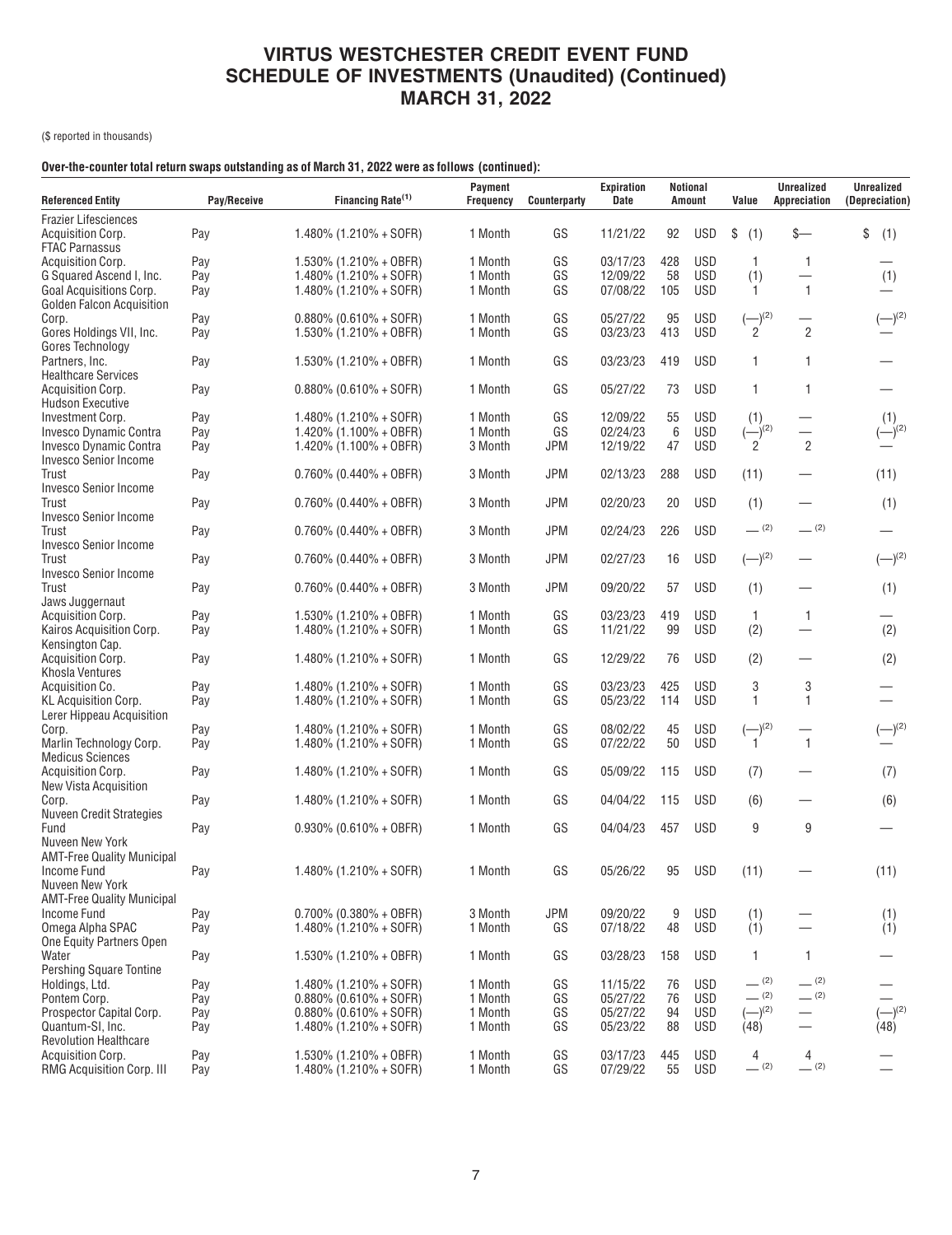(\$ reported in thousands)

### **Over-the-counter total return swaps outstanding as of March 31, 2022 were as follows (continued):**

| <b>Referenced Entity</b>          | Pay/Receive | Financing Rate <sup>(1)</sup> | <b>Payment</b><br><b>Frequency</b> | Counterparty | Expiration<br><b>Date</b> |     | <b>Notional</b><br><b>Amount</b> | Value                | <b>Unrealized</b><br>Appreciation | <b>Unrealized</b><br>(Depreciation) |
|-----------------------------------|-------------|-------------------------------|------------------------------------|--------------|---------------------------|-----|----------------------------------|----------------------|-----------------------------------|-------------------------------------|
| Saba Capital Income and           |             |                               |                                    |              |                           |     |                                  |                      |                                   |                                     |
| Opportunity Fund                  | Pay         | $1.480\%$ (1.210% + SOFR)     | 1 Month                            | GS           | 02/24/23                  | 10  | <b>USD</b>                       | $-$ (2)<br>S         | $\frac{1}{2}$ (2)                 |                                     |
| Saba Capital Income and           |             |                               |                                    |              |                           |     |                                  |                      |                                   |                                     |
| Opportunity Fund                  | Pay         | $0.700\%$ (0.380% + OBFR)     | 3 Month                            | <b>JPM</b>   | 02/27/23                  | 3   | <b>USD</b>                       | $(-)$ <sup>(2)</sup> |                                   | $(-)$ <sup>(2)</sup>                |
| Scion Tech Growth I               | Pay         | $1.480\%$ (1.210% + SOFR)     | 1 Month                            | GS           | 04/01/22                  | 134 | <b>USD</b>                       | (4)                  |                                   | (4)                                 |
| Scion Tech Growth II              | Pay         | $1.480\%$ (1.210% + SOFR)     | 1 Month                            | GS           | 12/09/22                  | 56  | <b>USD</b>                       | $(-)$ <sup>(2)</sup> |                                   | $(-)^{(2)}$                         |
| SCP & Co. Healthcare              |             |                               |                                    |              |                           |     |                                  |                      |                                   |                                     |
| <b>Acquisition Corp.</b>          | Pay         | $1.530\%$ (1.210% + OBFR)     | 1 Month                            | GS           | 03/28/23                  | 158 | <b>USD</b>                       | (1)                  |                                   | (1)                                 |
| <b>Senior Connect Acquisition</b> |             |                               |                                    |              |                           |     |                                  |                      |                                   |                                     |
| Corp.                             | Pay         | $1.480\%$ (1.210% + SOFR)     | 1 Month                            | GS           | 08/02/22                  | 45  | <b>USD</b>                       | $-$ (2)              | (2)                               |                                     |
| Social Capital Suvretta           |             |                               |                                    |              |                           |     |                                  |                      |                                   |                                     |
| Holding Co. II                    | Pay         | $1.530\%$ (1.210% + OBFR)     | 1 Month                            | GS           | 03/23/23                  | 409 | <b>USD</b>                       | $\overline{4}$       | 4                                 |                                     |
| Supernova Partners                |             |                               |                                    |              |                           |     |                                  |                      |                                   |                                     |
| Acquisition Co. III, Ltd.         | Pay         | $1.480\%$ (1.210% + SOFR)     | 1 Month                            | GS           | 12/29/22                  | 474 | <b>USD</b>                       | 3                    | 3                                 |                                     |
| SVF Investment Corp.              | Pay         | $1.530\%$ (1.210% + OBFR)     | 1 Month                            | GS           | 03/23/23                  | 422 | <b>USD</b>                       | 3                    | 3                                 |                                     |
| The Music Acquisition             |             |                               |                                    |              |                           |     |                                  |                      |                                   |                                     |
| Corp.                             | Pay         | $1.480\%$ (1.210% + SOFR)     | 1 Month                            | GS           | 12/09/22                  | 54  | <b>USD</b>                       | (1)                  |                                   | (1)                                 |
| <b>TPG Pace Beneficial II</b>     | Pay         | $1.530\%$ (1.210% + OBFR)     | 1 Month                            | GS           | 03/23/23                  | 414 | <b>USD</b>                       | $\overline{2}$       | $\overline{2}$                    |                                     |
| Virgin Group Acquisition          |             |                               |                                    |              |                           |     |                                  |                      |                                   |                                     |
| Corp. II                          | Pay         | $1.480\%$ (1.210% + SOFR)     | 1 Month                            | GS           | 07/29/22                  | 48  | <b>USD</b>                       | $-$ (2)              | (2)                               |                                     |
| VY Global Growth                  | Pay         | $1.480\%$ (1.210% + SOFR)     | 1 Month                            | GS           | 08/02/22                  | 45  | <b>USD</b>                       | (1)                  |                                   | (1)                                 |
|                                   |             |                               |                                    |              |                           |     |                                  |                      | 68                                | (150)                               |
| <b>Total</b>                      |             |                               |                                    |              |                           |     |                                  |                      | \$68                              | \$(150)                             |
|                                   |             |                               |                                    |              |                           |     |                                  |                      | $=$                               |                                     |

#### **Footnote Legend:**

 $^{(1)}$  The Fund pays the floating rate (+/- a spread) and receives the total return of the reference entity.

(2) Amount is less than \$500.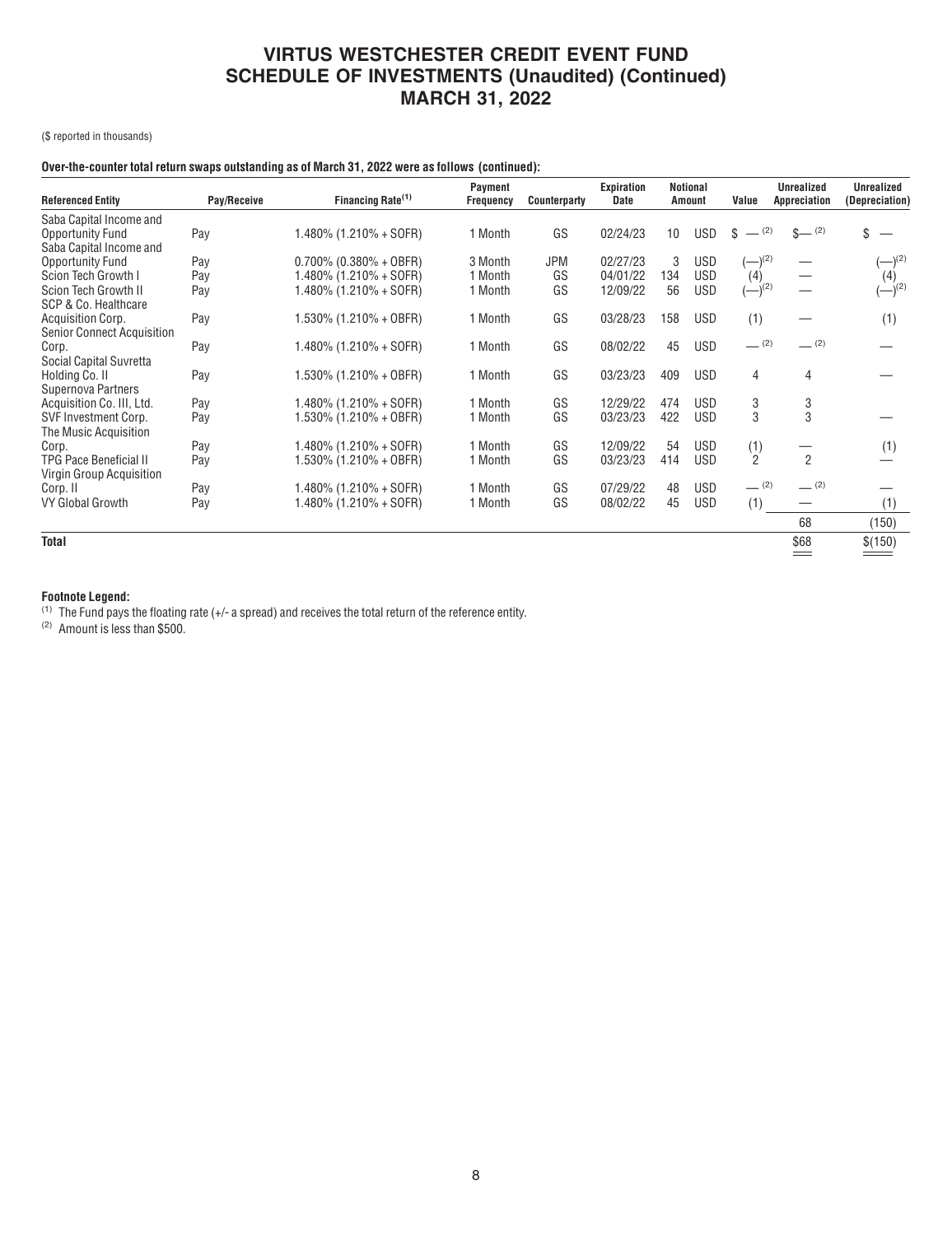### (\$ reported in thousands)

The following table summarizes the market value of the Fund's investments as of March 31, 2022, based on the inputs used to value them (See Security Valuation Note 1 in the Notes to Schedule of Investments):

|                                              | Total<br>Value at<br>March 31, 2022 | Level 1<br><b>Quoted Prices</b> | Level <sub>2</sub><br>Significant<br>Observable<br>Inputs | Level <sub>3</sub><br>Significant<br>Unobservable<br>Inputs |
|----------------------------------------------|-------------------------------------|---------------------------------|-----------------------------------------------------------|-------------------------------------------------------------|
| Assets:                                      |                                     |                                 |                                                           |                                                             |
| Debt Securities:                             |                                     |                                 |                                                           |                                                             |
| <b>Corporate Bonds and Notes</b>             | \$35,222                            | \$                              | \$35,222                                                  | \$                                                          |
| Leveraged Loans                              | 3,159                               |                                 | 2,868                                                     | 291                                                         |
| <b>Equity Securities:</b>                    |                                     |                                 |                                                           |                                                             |
| <b>Preferred Stocks</b>                      | 939                                 | 939                             |                                                           |                                                             |
| <b>Closed End Funds</b>                      | 354                                 | 354                             |                                                           |                                                             |
| <b>Escrow Notes</b>                          | 1,318                               |                                 | 1,318                                                     |                                                             |
| <b>Special Purpose Acquisition Companies</b> | 3,602                               | 3,583                           | 19                                                        |                                                             |
| Warrants                                     | 43                                  | 43                              |                                                           |                                                             |
| <b>Common Stocks</b>                         | 8                                   | 8                               |                                                           |                                                             |
| Private Investments in Public Equity         | 37                                  | 5                               |                                                           | 32                                                          |
| Rights                                       |                                     |                                 |                                                           | $-$ (1)                                                     |
| Money Market Mutual Fund                     | 6,286                               | 6,286                           |                                                           |                                                             |
| <b>Other Financial Instruments:</b>          |                                     |                                 |                                                           |                                                             |
| <b>Purchased Options</b>                     | 67                                  | 67                              |                                                           |                                                             |
| Over-the-Counter Total Return Swaps          | 68                                  |                                 | 68                                                        |                                                             |
| Total Investments, before Written Options    | 51,103                              | 11,285                          | 39,495                                                    | 323                                                         |
| Liabilities:                                 |                                     |                                 |                                                           |                                                             |
| <b>Other Financial Instruments:</b>          |                                     |                                 |                                                           |                                                             |
| <b>Written Options</b>                       | (18)                                | (1)                             | (17)                                                      |                                                             |
| Over-the-Counter Total Return Swaps          | (150)                               |                                 | (150)                                                     |                                                             |
| <b>Total Liabilities</b>                     | (168)                               | (1)                             | (167)                                                     |                                                             |
| Total Investments, Net of Written Options    | \$50,935                            | \$11,284                        | \$39,328                                                  | \$323                                                       |

(1) Includes internally fair valued securities currently priced at zero (\$0).

There were no transfers into or out of Level 3 related to securities held at March 31, 2022.

The following is a reconciliation of assets of the Fund for Level 3 investments for which significant unobservable inputs were used to determine fair value.

|                                                                                                                                       | Total         | Leveraged<br>Loans                      | Rights     | Investments<br>in Public<br>Equity |
|---------------------------------------------------------------------------------------------------------------------------------------|---------------|-----------------------------------------|------------|------------------------------------|
| <b>Investments in Securities</b><br><b>Balance as of December 31, 2021:</b><br>Change in unrealized appreciation (depreciation) $(c)$ | \$353         | \$326<br>$\underline{\hspace{1cm}}$ (b) | $\phi$ (a) | \$27                               |
| Sales <sup>(d)</sup><br><b>Balance as of March 31, 2022</b>                                                                           | (35)<br>\$323 | (35)<br>\$291                           | $S = (a)$  | $\frac{$32}{2}$                    |

Private

(a) Includes internally fair valued securities currently priced at zero (\$0).

(b) Amount is less than \$500.

(c) The change in unrealized appreciation (depreciation) on investments still held at March 31, 2022, was \$5.

(d) Includes paydowns on securities.